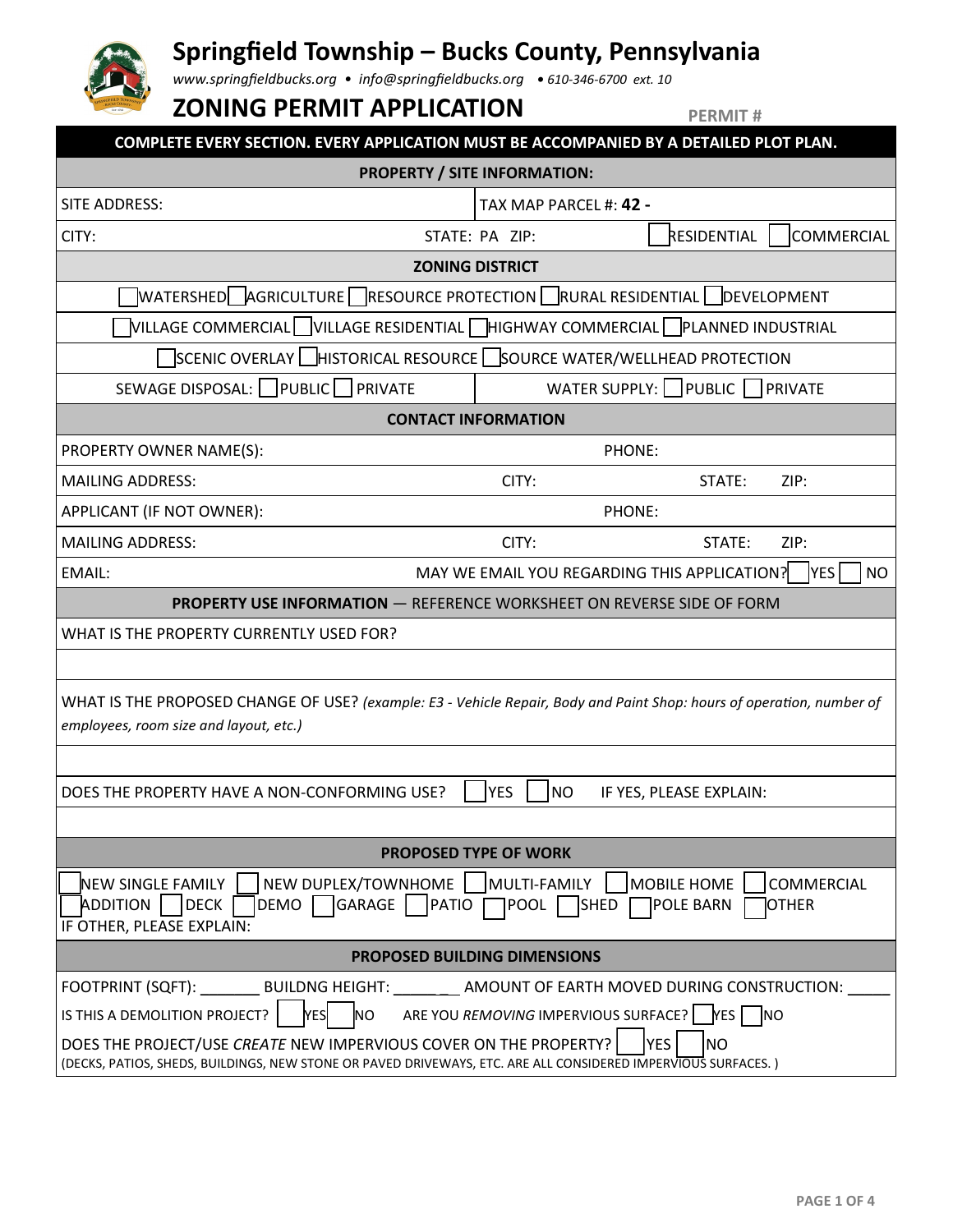**ZONING PROPERTY USE WORKSHEET — SELECT ALL USES CURRENTLY APPLICABLE**

#### **AGRICULTURAL USES**

❑ **A1** GENERAL ❑ **A2** ACCESSORY SALES ❑ **A3** FORESTRY ❑ **A4** GREENHOUSE ❑ **A5** CAFO ❑ **A6** KENNEL ❑ **A7** PLANT NURSERY ❑ **A8** BOARDING STABLE ❑ **A9** ACCESSORY FARM BUSINESS

#### **RESIDENTIAL USES**

❑ **B1** BOARDING HOUSE ❑ **B2a** GROUP HOME ❑ **B2b** HALFWAY HOUSE ❑ **B4** DUPLEX ❑ **B5** MOBILE HOME PARK

❑ **B6** APARTMENT ❑ **B8** CAMPGROUND/COTTAGE ❑ **B9** RESIDENTIAL CONVERSION ❑ **B11** SINGLE FAMILY

❑ **B14** TOWNHOUSE ❑ **B15** TWIN HOUSE ❑ **B16** VILLAGE HOUSE ❑ **B17** FARMLAND LOT

#### **RELIGIOUS, EDUCATIONAL, RECREATIONAL, AND INSTITUTIONAL USES**

❑ **C1** CEMETERY ❑ **C2** COMMERCIAL SCHOOL ❑ **C3** DAY CARE CENTER ❑ **C4** GOLF COURSE ❑ **C5** HOSPITAL

❑ **C6** LIBRARY OR MUSEUM ❑ **C7** MUNICIPALITY FACILITY ❑ **C8** NURSING HOME ❑ **C9** PERSONAL CARE CENTER

❑ **C10** PLACE OF WORSHIP ❑ **C11** PRIVATE ORGANIZATION ❑ **C12** RECREATIONAL FACILITY/COMMUNITY CENTER

#### **OFFICE USES**

❑ **D1** MEDICAL ❑ **D2** OFFICE ❑ **D3** VETERINARIAN OFFICE & CLINIC ❑ **D4** OFFICE PARK/COPRORATE CENTER

#### **RETAIL & CONSUMER SERVICES**

❑ **E1** ADULT ENTERTAINMENT ❑ **E2** VEHICLE SALES ❑ **E3** VEHICLE REPAIR, BODY & PAINT SHOP ❑ **E4** CAR WASH ❑ **E5** CONVENIENCE STORE ❑ **E6** RESTAURANT ❑ **E7** RESTAURANT W/DRIVE THRU ❑ **E8** ENTERTAINMENT FACILITY ❑ **E11** BED & BREAKFAST INN ❑ **E12** RETAIL STORE <10,000SQFT ❑ **E13** MINI-WAREHOUSE ❑ **E14** HOTEL/MOTEL

❑ **E16** RECREATIONAL CAMPSITES ❑ **E17** REPAIR SHOP ❑ **E18** RETAIL TRADES/SERVICES ❑ **E19** GAS STATION

❑ **E20** SHOPPING CENTER ❑ **E21** PARKING LOT OR GARAGE ❑ **E22** MOBILE HOME SALES ❑ **E23** TAVERN

❑ **E24** TREATMENT CENTER ❑ **E25** BETTING USE ❑ **E26** MOTOR VEHICLE RACETRACK ❑ **E27** FIREARMS TARGET RANGE

## **UTILITIES & PUBLIC SERVICES**

❑ **F1** UTILITY OPERATING FACILITY ❑ **F2** EMERGENCY SERVICES ❑ **F3** TERMINAL

❑ **F4** ESSENTIAL SERVICES ❑ **F5** COMMUNICATIONS ANTENNAS/TOWERS ❑ **F6** AIRPORT OR HELIPORT

❑ **F7** COMMERCIAL SOLAR-POWER GENERATING FACILITY ❑ **F8** COMMERCIAL WIND-POWERED CENERATING FACILITY

## **INDUSTRIAL USES**

❑ **G1** SALVAGE FACILITY ❑ **G2** BUILDING MATERIAL SALE & EQUIPMENT STORAGE YARD ❑ **G3** CONTRACTOR SERVICES

❑ **G4** FOOD PROCESSING ❑ **G5** FUEL STORAGE/DISTRIBUTION ❑ **G6** MANUFACTURING ❑ **G7** QUARRY

❑ **G8** RECYCLING FACILITY ❑ **G9** RESEARCH ❑ **G10** SOLID WASTE FACILITY ❑ **G11** TRUCK TERMINAL

❑ **G12** WHOLESALE ❑ **G13** WAREHOUSE ❑ **G14** PRINTING ❑ **G15** PLANNING MILL

## **ACCESSORY USES**

❑ **H1** ACCESSORY APPARTMENT ❑ **H2** DWELLING W/BUSINESS COMBO ❑ **H3** FAMILY DAYCARE

❑ **H4** HOME-BASED BUSINESS ❑ **H5** LIVESTOCK/HORSES AS ACCESSORY USE ❑ **H6** OUTSIDE STORAGE

❑ **H7** RECREATIONAL VEHICLES ❑ **H8** RESIDENTIAL ACC. STRUCTURE & USE ❑ **H9** SPA/HOT TUB ❑ **H10** SWIMMING POOL

❑ **H11** TEMPORARY STRUCTURE OR VEHICLE ❑ **H12** ACCESSORY DWELLING FOR GUESTS & WORKERS

❑ **H14** ACC. SOLAR-POWERED GENERATING FACILITY ❑ **H15** ACC.WIND-POWERED GENERATING FACILITY

#### **I HAVE SELECTED ALL APPLICABLE USES(INITIAL) \_\_\_\_\_\_\_\_**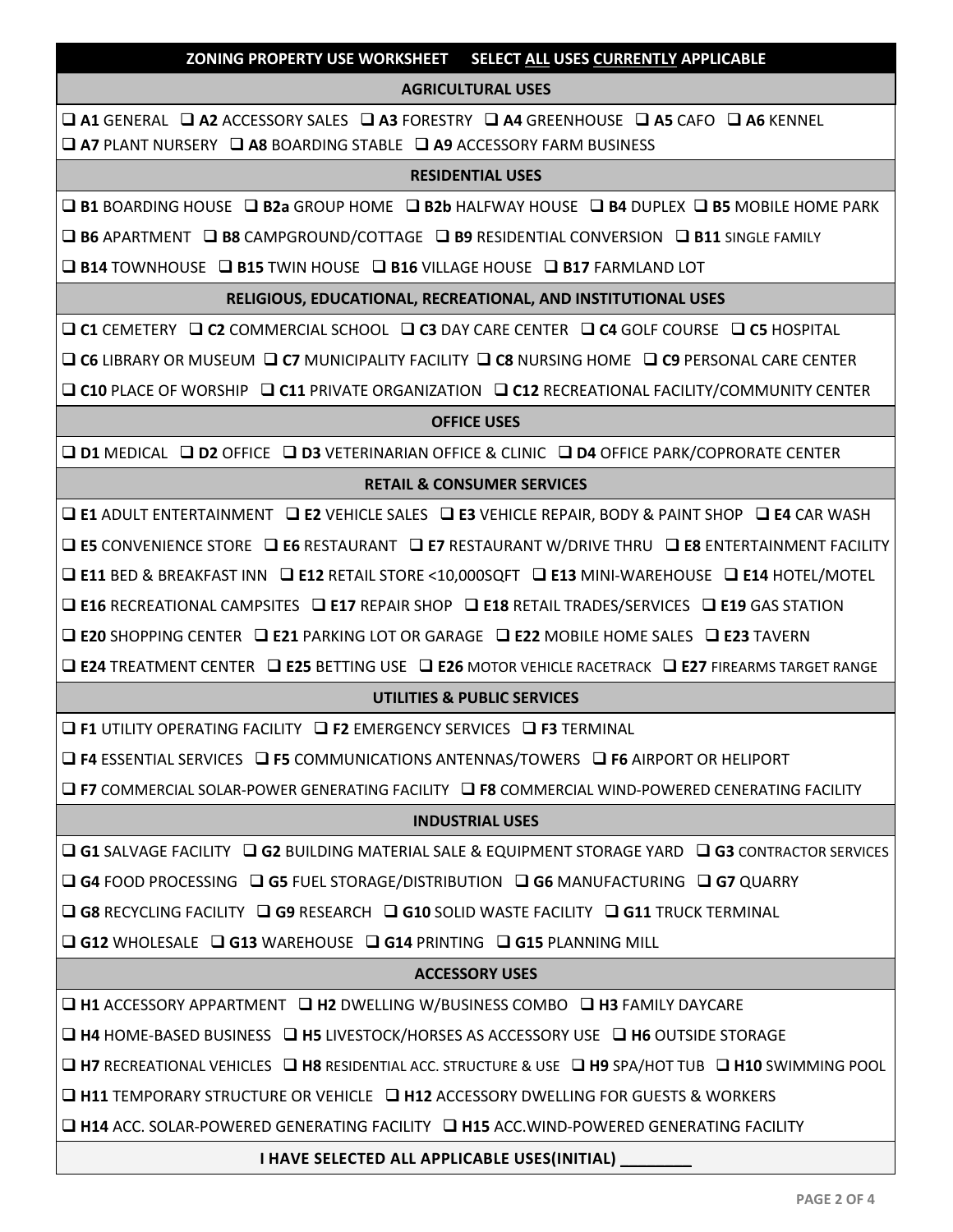| <b>ZONING APPLICATION</b>                                                                                                                                                                                                                                                                                                                                                                                                                                                                                                                                                                                                                                                                                                                                                                                                                                                                                                                                                                                                     |             | <b>IMPERVIOUS SURFACE WORKSHEET</b> |                                                                |             |  |  |
|-------------------------------------------------------------------------------------------------------------------------------------------------------------------------------------------------------------------------------------------------------------------------------------------------------------------------------------------------------------------------------------------------------------------------------------------------------------------------------------------------------------------------------------------------------------------------------------------------------------------------------------------------------------------------------------------------------------------------------------------------------------------------------------------------------------------------------------------------------------------------------------------------------------------------------------------------------------------------------------------------------------------------------|-------------|-------------------------------------|----------------------------------------------------------------|-------------|--|--|
| DISREGARD THIS SECTION IF YOU ARE ONLY CREATING A FENCE                                                                                                                                                                                                                                                                                                                                                                                                                                                                                                                                                                                                                                                                                                                                                                                                                                                                                                                                                                       |             |                                     |                                                                |             |  |  |
| <b>EXISTING IMPERVIOUS SURFACE/STRUCTURE</b>                                                                                                                                                                                                                                                                                                                                                                                                                                                                                                                                                                                                                                                                                                                                                                                                                                                                                                                                                                                  | <b>SQFT</b> |                                     | <b>LOT SIZE</b>                                                | <b>SQFT</b> |  |  |
| <b>HOUSE FOOTPRINT</b>                                                                                                                                                                                                                                                                                                                                                                                                                                                                                                                                                                                                                                                                                                                                                                                                                                                                                                                                                                                                        |             |                                     |                                                                |             |  |  |
| <b>DRIVEWAY/PARKING</b>                                                                                                                                                                                                                                                                                                                                                                                                                                                                                                                                                                                                                                                                                                                                                                                                                                                                                                                                                                                                       |             |                                     | 1 ACRE = 43,560 SQFT                                           |             |  |  |
| <b>WALKWAYS/SIDEWALKS</b>                                                                                                                                                                                                                                                                                                                                                                                                                                                                                                                                                                                                                                                                                                                                                                                                                                                                                                                                                                                                     |             |                                     | PROPOSED CONSTRUCTION                                          | <b>SQFT</b> |  |  |
| <b>PORCH</b>                                                                                                                                                                                                                                                                                                                                                                                                                                                                                                                                                                                                                                                                                                                                                                                                                                                                                                                                                                                                                  |             |                                     |                                                                |             |  |  |
| <b>DECK</b>                                                                                                                                                                                                                                                                                                                                                                                                                                                                                                                                                                                                                                                                                                                                                                                                                                                                                                                                                                                                                   |             |                                     |                                                                |             |  |  |
| <b>GARAGE</b>                                                                                                                                                                                                                                                                                                                                                                                                                                                                                                                                                                                                                                                                                                                                                                                                                                                                                                                                                                                                                 |             |                                     |                                                                |             |  |  |
| <b>POLE BARN</b>                                                                                                                                                                                                                                                                                                                                                                                                                                                                                                                                                                                                                                                                                                                                                                                                                                                                                                                                                                                                              |             |                                     | <b>NEW TOTAL IMPERVIOUS</b>                                    |             |  |  |
| <b>SHED</b>                                                                                                                                                                                                                                                                                                                                                                                                                                                                                                                                                                                                                                                                                                                                                                                                                                                                                                                                                                                                                   |             |                                     |                                                                |             |  |  |
| POOL (AND DECK OR PAVING AROUND IT)                                                                                                                                                                                                                                                                                                                                                                                                                                                                                                                                                                                                                                                                                                                                                                                                                                                                                                                                                                                           |             |                                     | <b>PROPOSED IMPERVIOUS %</b>                                   |             |  |  |
| MISCELLANEOUS/OTHER                                                                                                                                                                                                                                                                                                                                                                                                                                                                                                                                                                                                                                                                                                                                                                                                                                                                                                                                                                                                           |             |                                     | TOTAL SQFT ÷ LOT SQFT                                          |             |  |  |
| <b>TOTAL EXISTING IMPERVIOUS SQFT</b>                                                                                                                                                                                                                                                                                                                                                                                                                                                                                                                                                                                                                                                                                                                                                                                                                                                                                                                                                                                         |             |                                     |                                                                |             |  |  |
| <b>ADDITIONAL INFORMATION</b>                                                                                                                                                                                                                                                                                                                                                                                                                                                                                                                                                                                                                                                                                                                                                                                                                                                                                                                                                                                                 |             |                                     |                                                                |             |  |  |
| PLEASE LIST ANY DEED RESTRICTIONS, EASEMENTS, OR OTHER SITE CONDITIONS WHICH EXIST ON YOUR PROPERTY:                                                                                                                                                                                                                                                                                                                                                                                                                                                                                                                                                                                                                                                                                                                                                                                                                                                                                                                          |             |                                     |                                                                |             |  |  |
|                                                                                                                                                                                                                                                                                                                                                                                                                                                                                                                                                                                                                                                                                                                                                                                                                                                                                                                                                                                                                               |             |                                     |                                                                |             |  |  |
|                                                                                                                                                                                                                                                                                                                                                                                                                                                                                                                                                                                                                                                                                                                                                                                                                                                                                                                                                                                                                               |             |                                     |                                                                |             |  |  |
| APPLICANT/OWNER ACKNOWLEDGEMENT                                                                                                                                                                                                                                                                                                                                                                                                                                                                                                                                                                                                                                                                                                                                                                                                                                                                                                                                                                                               |             |                                     |                                                                |             |  |  |
| PLEASE INITIAL AND ACKNOWLEDGE THE FOLLOWING:<br>I HAVE PROVIDED A DETAILED PLOT PLAN/MAP (DIRECTIONS ON REVERSE SIDE)<br>I HAVE PROVDED ONE PHYSICAL COPY AND ONE DIGITAL COPY OF THE PROPOSED PLANS.<br>$\_$ NON-REFUNDABLE CHECK MADE OUT TO "SPRINGFIELD TOWNSHIP" WAS PAID. CK# $\,$<br>A S<br>(CASH PAYMENTS ALSO ACCEPTED)<br>NO WORK CAN BEGIN UNTIL ALL REQUIRED PERMITS ARE ISSUED.<br>I AM REQUIRED TO COMPLETE WORK WITHIN ONE (1) YEAR OF THE DATE OF ZONING PERMIT ISSUANCE.<br>I hereby certify that all information on this form and attached documentation is true, to the best of my knowledge. Further, I<br>authorize the listed applicant/agent to act in my stead with regards to this application. In addition, if a permit for the use/structure<br>is issued, I certify that the Springfield Township Zoning Officer is authorized to enter those areas of the property affected by the<br>permit at any reasonable hour to inspect for compliance with the permit and Springfield Zoning Ordinance. |             |                                     |                                                                |             |  |  |
|                                                                                                                                                                                                                                                                                                                                                                                                                                                                                                                                                                                                                                                                                                                                                                                                                                                                                                                                                                                                                               |             |                                     |                                                                |             |  |  |
| <b>TOWNSHIP USE ONLY</b>                                                                                                                                                                                                                                                                                                                                                                                                                                                                                                                                                                                                                                                                                                                                                                                                                                                                                                                                                                                                      |             |                                     |                                                                |             |  |  |
| DATE RECEIVED:                                                                                                                                                                                                                                                                                                                                                                                                                                                                                                                                                                                                                                                                                                                                                                                                                                                                                                                                                                                                                |             |                                     | ADDITIONAL REQUIRED: <b>O DWY O WELL DE&amp;S O SWM O OLDS</b> |             |  |  |
| SIDE:<br>SETBACK REQUIREMENTS - FRONT:                                                                                                                                                                                                                                                                                                                                                                                                                                                                                                                                                                                                                                                                                                                                                                                                                                                                                                                                                                                        | SIDE:       | REAR:                               |                                                                |             |  |  |
| ALLOWABLE PERCENT IMPERVIOUS:<br>CONFORMING: $\Box$ YES $\Box$ NO                                                                                                                                                                                                                                                                                                                                                                                                                                                                                                                                                                                                                                                                                                                                                                                                                                                                                                                                                             |             |                                     |                                                                |             |  |  |
| <b>ADDITIONAL NOTES:</b>                                                                                                                                                                                                                                                                                                                                                                                                                                                                                                                                                                                                                                                                                                                                                                                                                                                                                                                                                                                                      |             |                                     |                                                                |             |  |  |
|                                                                                                                                                                                                                                                                                                                                                                                                                                                                                                                                                                                                                                                                                                                                                                                                                                                                                                                                                                                                                               |             |                                     |                                                                |             |  |  |